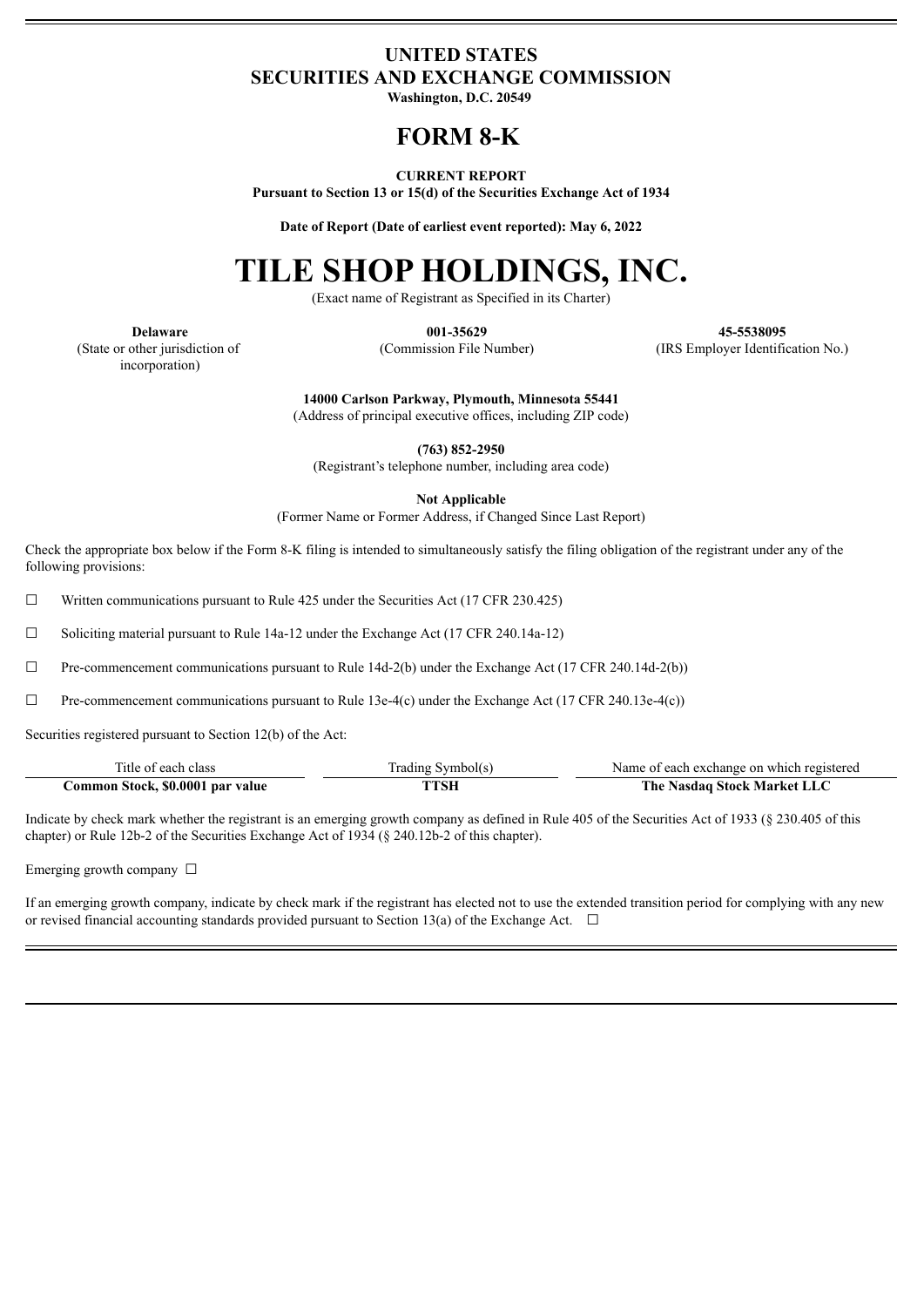#### **Item 2.02 Results of Operations and Financial Condition**

On May 6, 2022, Tile Shop Holdings, Inc. (the "Company") issued a press release announcing its financial results for the three months ended March 31, 2022. A copy of the press release is furnished as [Exhibit](#page-3-0) 99.1 to this Current Report on Form 8-K and is incorporated herein by reference.

Pursuant to the rules and regulations of the Securities and Exchange Commission, such exhibit and the information set forth therein and in this Item 2.02 have been furnished and shall not be deemed "filed" for purposes of Section 18 of the Securities Exchange Act of 1934, as amended (the "Exchange Act"), or otherwise subject to liability under that section nor shall they be deemed incorporated by reference in any filing under the Securities Act of 1933, as amended, or the Exchange Act, except as shall be expressly set forth by specific reference in such filing regardless of any general incorporation language.

## **Item 9.01 Financial Statements and Exhibits**

**(d) Exhibits.**

[99.1](#page-3-0) Press Release of Tile Shop [Holdings,](#page-3-0) Inc., dated May 6, 2022.

104 Cover Page Interactive Data File (embedded within the Inline XBRL document).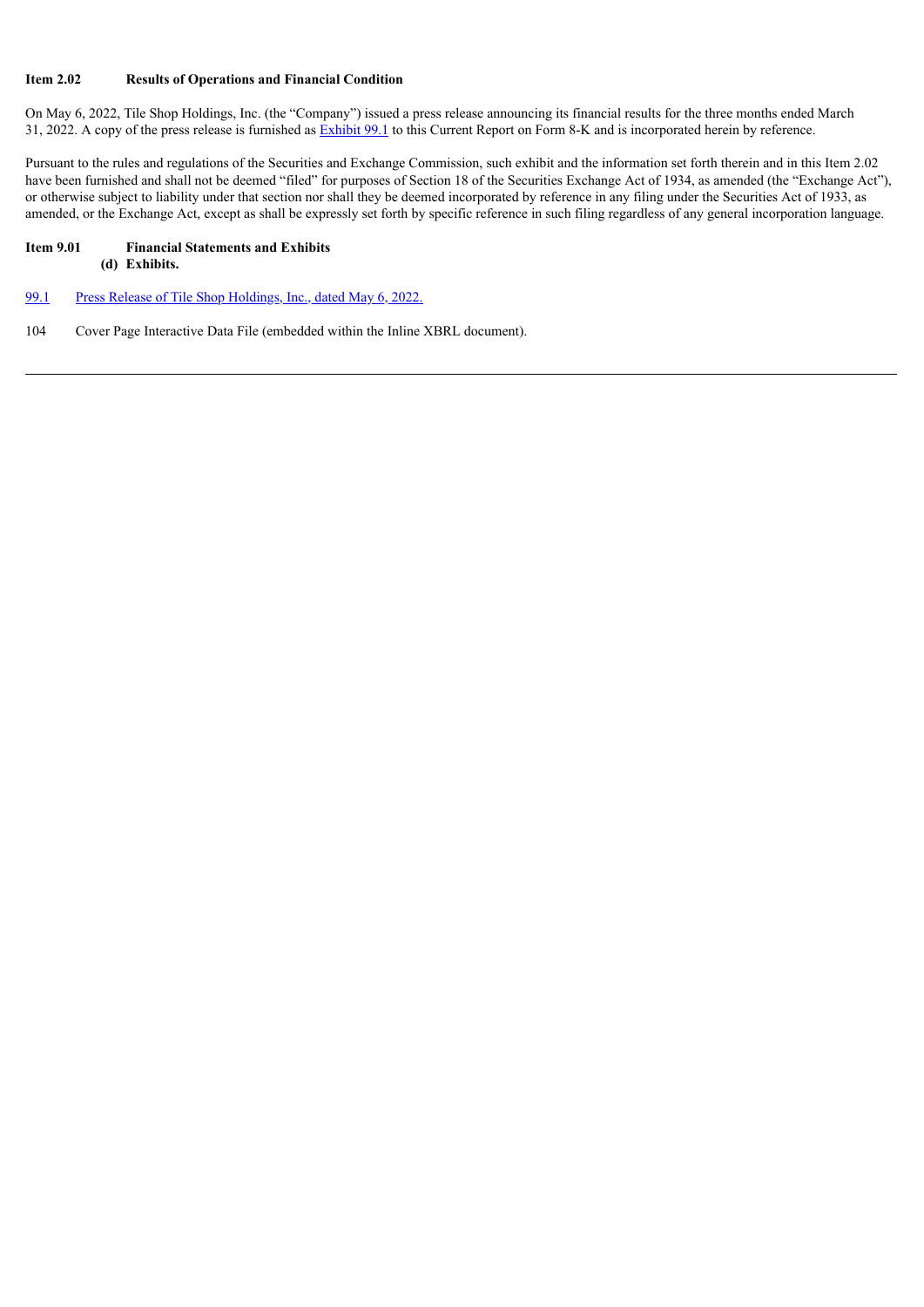#### **SIGNATURES**

Pursuant to the requirements of the Securities Exchange Act of 1934, the Registrant has duly caused this report to be signed on its behalf by the undersigned hereunto duly authorized.

TILE SHOP HOLDINGS, INC.

By /s/ Karla Lunan

Title: Chief Financial Officer

Date: May 6, 2022 Name: Karla Lunan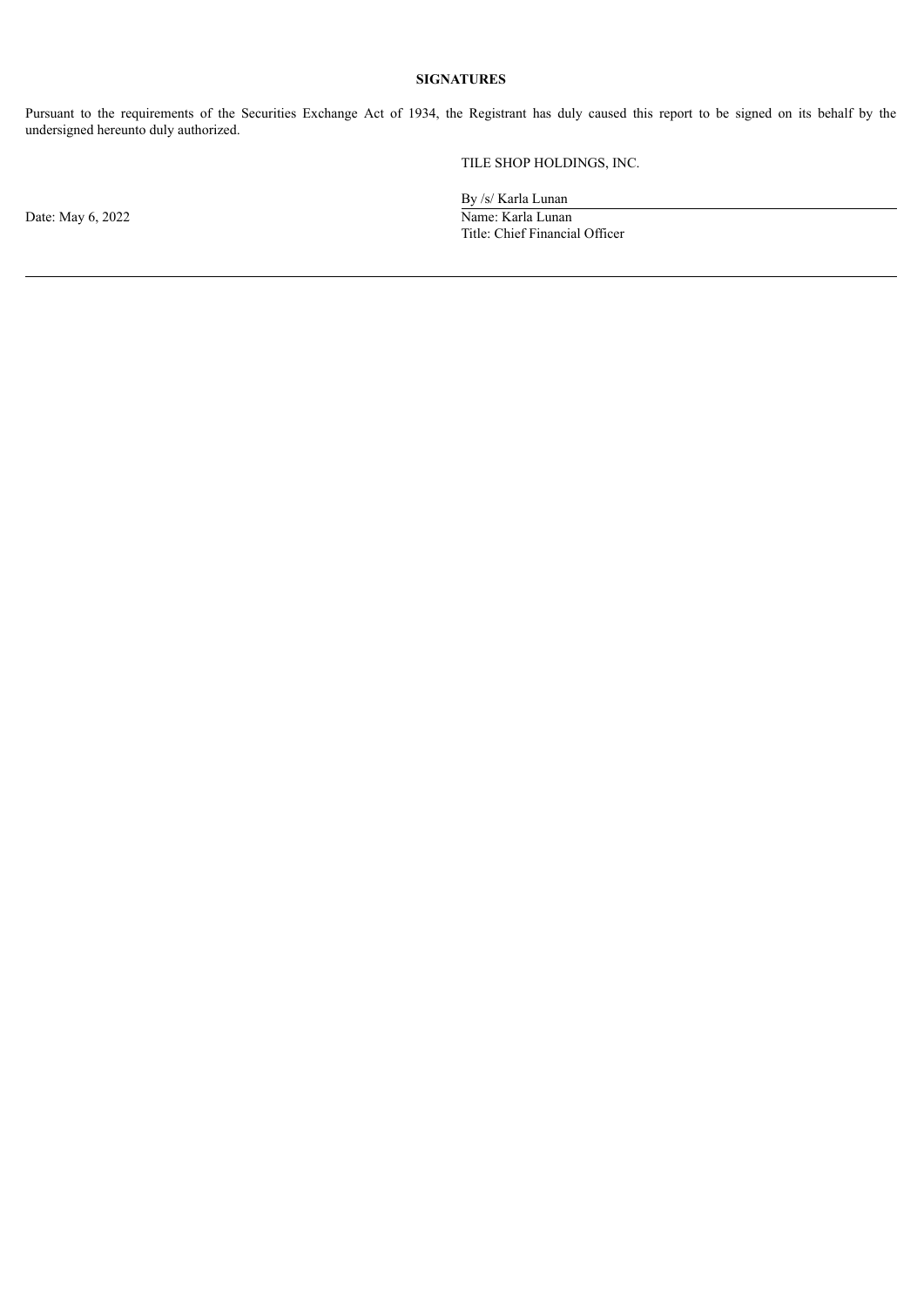<span id="page-3-0"></span>

# *THE TILE SHOP REPORTS FIRST QUARTER 2022 RESULTS*

MINNEAPOLIS – May 6, 2022 – Tile Shop Holdings, Inc. (Nasdaq: TTSH) (the "Company"), a specialty retailer of natural stone and man-made tiles, today announced results for its first quarter ended March 31, 2022.

#### **First Quarter Summary**

#### **Net Sales Increased 11.3% Comparable Store Sales Increased 10.7% Gross Margin of 65.2% Net income of \$3.5 Million; Adjusted EBITDA of \$11.7 Million Diluted Earnings per Share of \$0.07**

#### **Management Commentary – Cabell Lolmaugh, CEO**

"We are pleased with our continued strong topline performance. We eclipsed \$100 million of sales in a quarter for the first time in our history and this marks our fourth consecutive quarterly sales record," stated Cabell Lolmaugh, CEO. "While our store sales productivity continues to improve, inflationary cost pressures had an adverse impact on our gross margin rate during the quarter. While we are encouraged that the rate of margin decline has slowed from the prior quarter, the economic environment remains volatile. We have taken and plan to continue to take pricing actions in response to the inflationary cost pressure."

| (unaudited, dollars in thousands, except per           |   | <b>Three Months Ended</b><br>March 31, |           |  |  |  |
|--------------------------------------------------------|---|----------------------------------------|-----------|--|--|--|
| share data)                                            |   | 2022                                   | 2021      |  |  |  |
| Net sales                                              |   | 102.471<br>ж                           | 92,084    |  |  |  |
| Net sales (decline) growth <sup><math>(1)</math></sup> |   | 11.3%                                  | $(2.3)\%$ |  |  |  |
| Comparable store sales (decline) growth <sup>(2)</sup> |   | $10.7\%$                               | $(2.3)\%$ |  |  |  |
| Gross margin rate                                      |   | $65.2\%$                               | 69.7%     |  |  |  |
| Income from operations as a % of net sales             |   | $4.6\%$                                | $7.5\%$   |  |  |  |
| Net income                                             |   | 3,513<br>-S                            | 5,297     |  |  |  |
| Net income per diluted share                           | ъ | 0.07<br>S.                             | 0.10      |  |  |  |
| <b>Adjusted EBITDA</b>                                 | S | 11.667<br>S                            | 14,694    |  |  |  |
| Adjusted EBITDA as a % of net sales                    |   | $11.4\%$                               | $16.0\%$  |  |  |  |
| Number of stores open at the end of period             |   | 143                                    | 143       |  |  |  |

#### (1) As compared to the prior year period.

(2) The comparable store sales operating metric is the percentage change in sales of comparable stores period over period. A store is considered comparable on the first day of the 13th full month of operation. When a store is relocated, it is excluded from the comparable store sales calculation. Comparable store sales includes total charges to customers less any actual returns. The Company includes the change in allowance for anticipated sales returns applicable to comparable stores in the comparable store sales calculation.

#### **FIRST QUARTER 2022**

#### *Net Sales*

Net sales for the first quarter of 2022 increased \$10.4 million, or 11.3%, over the first quarter of 2021. Sales increased at comparable stores by 10.7% during the first quarter of 2022 compared to the first quarter of 2021, primarily due to an increase in average ticket driven by higher prices.

#### *Gross Profit*

Gross profit increased \$2.7 million, or 4.1%, in the first quarter of 2022 compared to the first quarter of 2021. The gross margin rate was 65.2% and 69.7% during the first quarter of 2022 and 2021, respectively. The decrease in the gross margin rate was primarily due to vendor price increases in response to increases in the cost of energy, labor and other inflationary cost pressures as well as higher international freight rates. These cost increases were partially offset by an increase in our selling prices.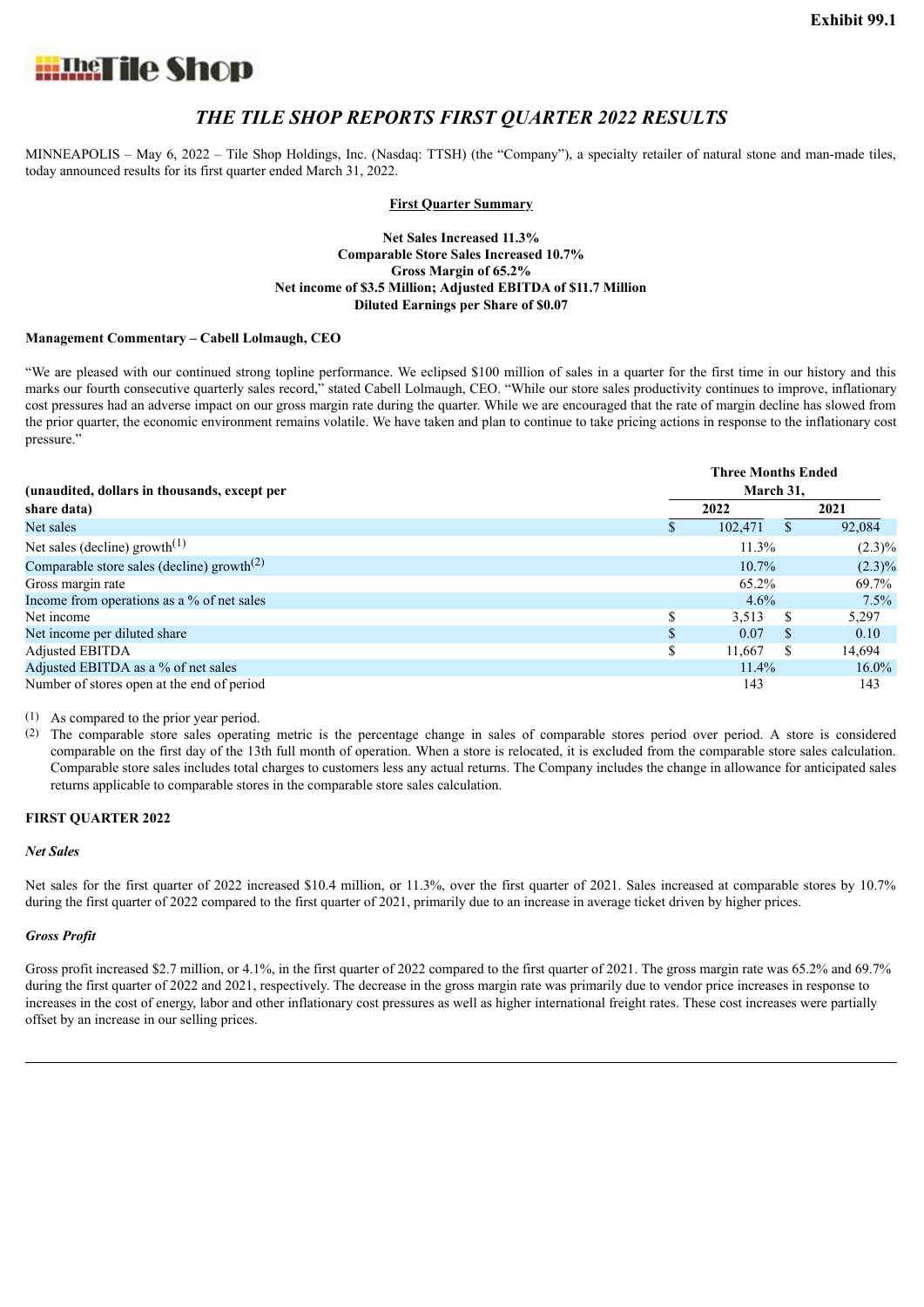#### *Selling, General and Administrative Expenses*

Selling, general and administrative expenses increased \$4.8 million, or 8.4%, from \$57.3 million in the first quarter of 2021 to \$62.1 million in the first quarter of 2022, primarily due to a \$3.9 million increase in payroll and benefits expenses associated with headcount additions made over the last year. Additionally, marketing expenses increased by \$0.7 million and distribution costs increased by \$0.5 million, which were partially offset by a \$0.8 million decrease in depreciation expense.

#### *Provision for Income Taxes*

The provision for income taxes for the first quarter of 2022 and 2021 was \$1.0 million and \$1.4 million respectively. The decrease in the provision for income tax was due to a decrease in pretax income. Our effective tax rate was 21.4% in both the first quarter of 2022 and the first quarter of 2021.

#### *Capital Structure and Liquidity*

As of March 31, 2022, our cash balance was \$13.5 million and our debt balance was \$5.0 million.

#### **NON-GAAP INFORMATION**

#### **Adjusted EBITDA**

Adjusted EBITDA for the first quarter of 2022 was \$11.7 million compared with \$14.7 million for the first quarter of 2021. See the table below for a reconciliation of GAAP net income to Adjusted EBITDA.

|                                      | <b>Three Months Ended</b> |                |        |                |  |  |  |
|--------------------------------------|---------------------------|----------------|--------|----------------|--|--|--|
| (\$ in thousands, unaudited)         | March 31,                 |                |        |                |  |  |  |
|                                      | 2022                      | % of net sales | 2021   | % of net sales |  |  |  |
| GAAP net income                      | 3,513                     | $3.4\%$ \$     | 5,297  | 5.8%           |  |  |  |
| Interest expense                     | 266                       | 0.3            | 168    | 0.2            |  |  |  |
| Provision (benefit) for income taxes | 957                       | 0.9            | 1.443  | 1.6            |  |  |  |
| Depreciation and amortization        | 6,439                     | 6.3            | 7,194  | 7.8            |  |  |  |
| Stock-based compensation             | 492                       | 0.5            | 592    | 0.6            |  |  |  |
| Adjusted EBITDA                      | 11.667                    | $11.4\%$ \,    | 14.694 | $16.0\%$       |  |  |  |

#### **Pretax Return on Capital Employed**

Pretax Return on Capital Employed was 13.1% for the trailing twelve months as of the end of the first quarter in 2022 compared to 7.3% for the trailing twelve months as of the end of the first quarter in 2021. See the Pretax Return on Capital Employed calculation in the table below.

|                                                 |              | March 31,    |            |  |  |
|-------------------------------------------------|--------------|--------------|------------|--|--|
| (\$ in thousands, unaudited)                    | $2022^{(1)}$ | $2021^{(1)}$ |            |  |  |
| Income from Operations (trailing twelve months) | 18,438       |              | 10,691     |  |  |
|                                                 |              |              |            |  |  |
| <b>Total Assets</b>                             | 350,217      |              | 358,686    |  |  |
| Less: Accounts payable                          | (23, 724)    |              | (15,255)   |  |  |
| Less: Income tax payable                        | (409)        |              | (141)      |  |  |
| Less: Other accrued liabilities                 | (42, 174)    |              | (42, 341)  |  |  |
| Less: Lease liability                           | (138, 478)   |              | (150, 892) |  |  |
| Less: Other long-term liabilities               | (5,086)      |              | (3,965)    |  |  |
| Capital Employed                                | 140,346      |              | 146,092    |  |  |
|                                                 |              |              |            |  |  |
| Pretax Return on Capital Employed               | $13.1\%$     |              | 7.3%       |  |  |

 $<sup>(1)</sup>$  Income statement accounts represent the activity for the trailing twelve months ended as of each of the balance sheet dates. Balance sheet accounts</sup> represent the average account balance for the four quarters ended as of each of the balance sheet dates.

#### **Non-GAAP Financial Measures**

The Company calculates Adjusted EBITDA by taking net income calculated in accordance with GAAP, and adjusting for interest expense, income taxes, depreciation and amortization, and stock-based compensation expense. Adjusted EBITDA margin is equal to Adjusted EBITDA divided by net sales. The Company calculates Pretax Return on Capital Employed by taking income (loss) from operations divided by capital employed. Capital employed equals total assets less accounts payable, income taxes payable, other accrued liabilities, lease liability and other long-term liabilities. Other companies may calculate both Adjusted EBITDA and Pretax Return on Capital Employed differently, limiting the usefulness of these measures for comparative purposes.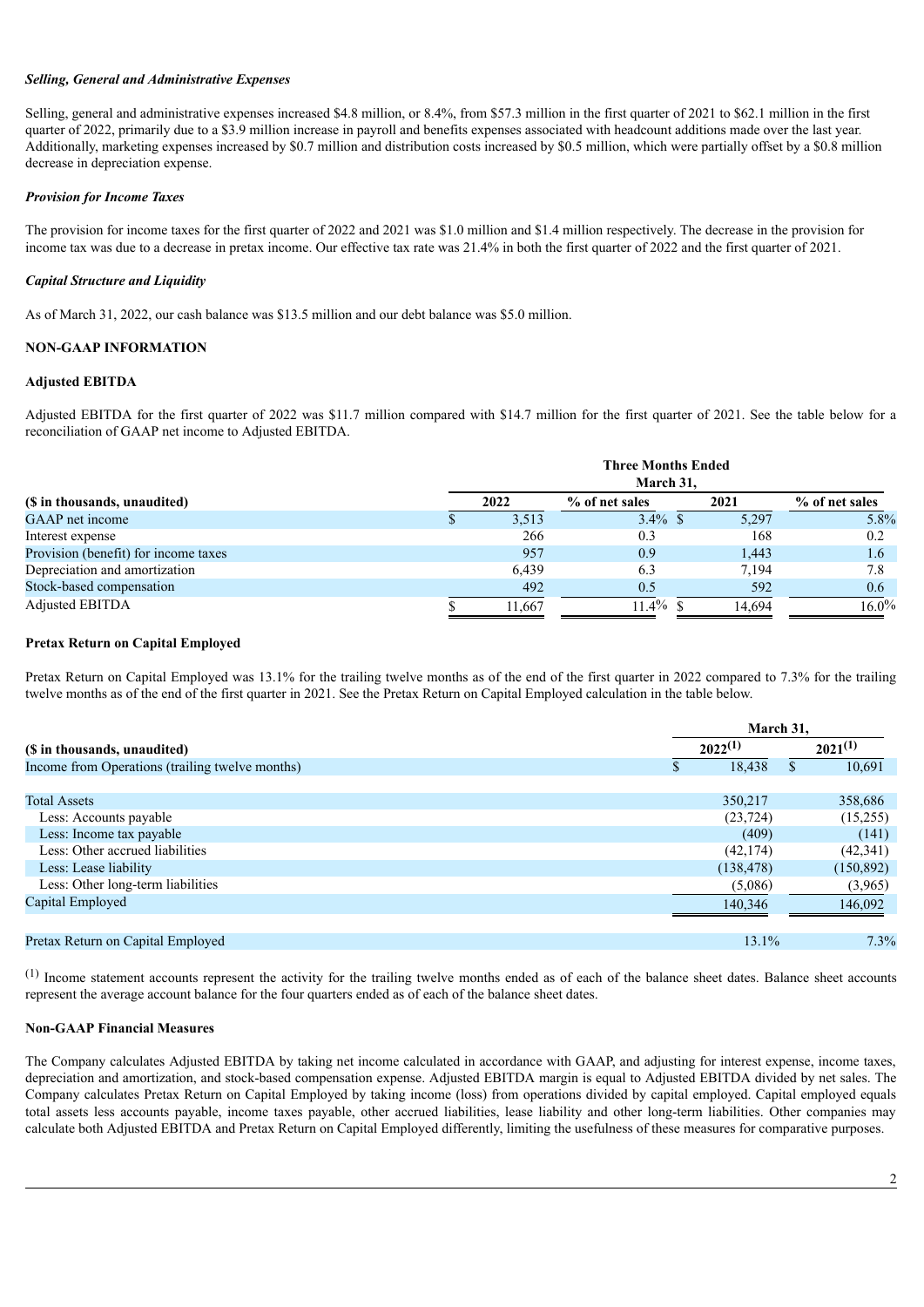The Company believes that these non-GAAP measures of financial results provide useful information to management and investors regarding certain financial and business trends relating to the Company's financial condition and results of operations. Company management uses these non-GAAP measures to compare Company performance to that of prior periods for trend analyses, for purposes of determining management incentive compensation, for budgeting and planning purposes and for assessing the effectiveness of capital allocation over time. These measures are used in monthly financial reports prepared for management and the Board of Directors. The Company believes that the use of these non-GAAP financial measures provides an additional tool for investors to use in evaluating ongoing operating results and trends and in comparing the Company's financial measures with other specialty retailers, many of which present similar non-GAAP financial measures to investors.

Company management does not consider these non-GAAP measures in isolation or as an alternative to financial measures determined in accordance with GAAP. The principal limitations of these non-GAAP financial measures are that they exclude significant expenses and income that are required by GAAP to be recognized in the Company's consolidated financial statements. In addition, they are subject to inherent limitations as they reflect the exercise of judgments by management about which expenses and income are excluded or included in determining these non-GAAP financial measures. In order to compensate for these limitations, management presents non-GAAP financial measures in connection with GAAP results. The Company urges investors to review the reconciliation of these non-GAAP financial measures to the comparable GAAP financial measures and not to rely on any single financial measure to evaluate the business.

#### **WEBCAST AND CONFERENCE CALL**

As announced on April 29, 2022, the Company will host a conference call via webcast for investors and other interested parties beginning at 9:00 a.m. Eastern Time on Friday, May 6, 2022. The call will be hosted by Cabell Lolmaugh, CEO, Karla Lunan, CFO, and Mark Davis, Vice President of Investor Relations and Chief Accounting Officer.

Participants may access the webcast by visiting the Company's Investor Relations page at www.tileshop.com. The call can also be accessed by dialing (844) 421-0597 or (716) 247-5787 for international participants. A webcast replay of the call will be available on the Company's Investor Relations page at www.tileshop.com.

The Company intends to use its website, investors.tileshop.com, as a means of disclosing material non-public information and for complying with its disclosure obligations under Regulation FD. Such disclosures will be included on the Company's website under the heading News and Events. Accordingly, investors should monitor such portions of the Company's website, in addition to following its press releases, Securities and Exchange Commission filings and public conference calls and webcasts.

**Contact:** Investors and Media: Mark Davis investorrelations@tileshop.com

#### **ABOUT THE TILE SHOP**

Tile Shop Holdings, Inc. (Nasdaq: TTSH), is a leading specialty retailer of natural stone and man-made tiles, setting and maintenance materials, and related accessories in the United States. The Tile Shop offers a wide selection of high-quality products, exclusive designs, knowledgeable staff and exceptional customer service in an extensive showroom environment. The Tile Shop currently operates 143 stores in 31 states and the District of Columbia.

The Tile Shop is a proud member of the American Society of Interior Designers (ASID), National Association of Homebuilders (NAHB), National Kitchen and Bath Association (NKBA), and the National Tile Contractors Association (NTCA). Visit www.tileshop.com. Join The Tile Shop (#thetileshop) on Facebook, Instagram, Pinterest and Twitter.

#### **FORWARD LOOKING STATEMENTS**

This press release includes "forward looking statements" within the meaning of the "safe harbor" provisions of the United States Private Securities Litigation Reform Act of 1995. Forward looking statements may be identified by the use of words such as "anticipate", "believe", "expect", "estimate", "plan", "outlook", and "project" and other similar expressions that predict or indicate future events or trends or that are not statements of historical matters. These forward looking statements include any statements regarding the Company's strategic and operational plan and expected financial performance. Forward looking statements should not be read as a guarantee of future performance or results, and will not necessarily be accurate indications of the times at, or by, which such performance or results will be achieved. Forward looking statements are based on information available at the time such statements are made and/or management's good faith belief as of that time with respect to future events, and are subject to risks and uncertainties that could cause actual performance or results to differ materially from those expressed in or suggested by the forward looking statements, including but not limited to unforeseen events that may affect the retail market or the performance of the Company's stores. The Company does not intend, and undertakes no duty, to update this information to reflect future events or circumstances. Investors are referred to the most recent reports filed with the Securities and Exchange Commission by the Company.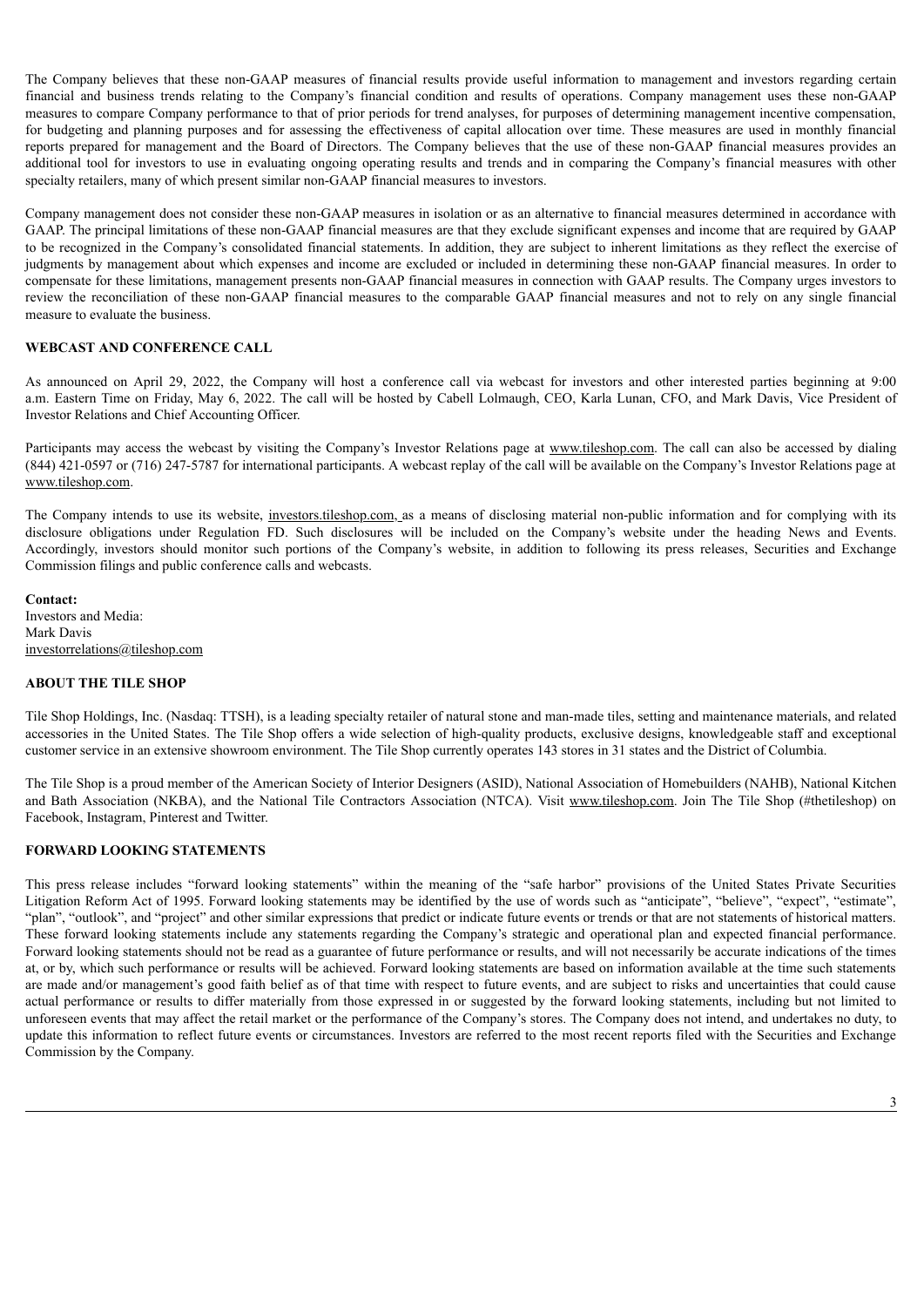#### **Tile Shop Holdings, Inc. and Subsidiaries Consolidated Balance Sheets (\$ in thousands, except per share data)**

|                                                                                                          | (Unaudited)<br>March 31,<br>2022 |                |                    | (Audited)<br>December 31,<br>2021 |  |
|----------------------------------------------------------------------------------------------------------|----------------------------------|----------------|--------------------|-----------------------------------|--|
| <b>Assets</b>                                                                                            |                                  |                |                    |                                   |  |
| Current assets:                                                                                          |                                  |                |                    |                                   |  |
| Cash and cash equivalents                                                                                | \$                               | 13,455         | $\mathbf{\hat{S}}$ | 9,358                             |  |
| Restricted cash                                                                                          |                                  | 655            |                    | 655                               |  |
| Receivables, net                                                                                         |                                  | 3,512          |                    | 3,202                             |  |
| Inventories                                                                                              |                                  | 104,701        |                    | 97,175                            |  |
| Income tax receivable                                                                                    |                                  | 6,238          |                    | 6,923                             |  |
| Other current assets, net                                                                                |                                  | 8,786          |                    | 9,769                             |  |
| <b>Total Current Assets</b>                                                                              |                                  | 137,347        |                    | 127,082                           |  |
| Property, plant and equipment, net                                                                       |                                  | 79,188         |                    | 82,285                            |  |
| Right of use asset                                                                                       |                                  | 117,337        |                    | 123,101                           |  |
| Deferred tax assets                                                                                      |                                  | 6,906          |                    | 6,953                             |  |
| Other assets                                                                                             |                                  | 2,025          |                    | 1,337                             |  |
| <b>Total Assets</b>                                                                                      | \$                               | 342,803        | \$                 | 340,758                           |  |
| <b>Liabilities and Stockholders' Equity</b>                                                              |                                  |                |                    |                                   |  |
| Current liabilities:                                                                                     |                                  |                |                    |                                   |  |
| Accounts payable                                                                                         | \$                               | 28,561         | \$                 | 30,884                            |  |
| Income tax payable                                                                                       |                                  | 616            |                    | 390                               |  |
| Current portion of lease liability                                                                       |                                  | 28,678         |                    | 28,190                            |  |
| Other accrued liabilities                                                                                |                                  | 46,531         |                    | 38,249                            |  |
| <b>Total Current Liabilities</b>                                                                         |                                  | 104,386        |                    | 97,713                            |  |
| Long-term debt, net                                                                                      |                                  | 5,000          |                    | 5,000                             |  |
| Long-term lease liability, net                                                                           |                                  | 103,331        |                    | 110,261                           |  |
| Other long-term liabilities                                                                              |                                  | 4,461          |                    | 5,560                             |  |
| <b>Total Liabilities</b>                                                                                 |                                  | 217,178        |                    | 218,534                           |  |
| <b>Stockholders' Equity:</b>                                                                             |                                  |                |                    |                                   |  |
| Common stock, par value \$0.0001; authorized: 100,000,000 shares; issued and outstanding: 52,112,567 and |                                  |                |                    |                                   |  |
| 51,963,377 shares, respectively                                                                          |                                  | 5              |                    | 5                                 |  |
| Preferred stock, par value \$0.0001; authorized: 10,000,000 shares; issued and outstanding: 0 shares     |                                  | $\overline{a}$ |                    |                                   |  |
| Additional paid-in capital                                                                               |                                  | 126,805        |                    | 126,920                           |  |
| Accumulated deficit                                                                                      |                                  | (1,200)        |                    | (4, 713)                          |  |
| Accumulated other comprehensive loss                                                                     |                                  | 15             |                    | 12                                |  |
| <b>Total Stockholders' Equity</b>                                                                        |                                  | 125,625        |                    | 122,224                           |  |
|                                                                                                          |                                  |                |                    |                                   |  |
|                                                                                                          |                                  |                |                    | 4                                 |  |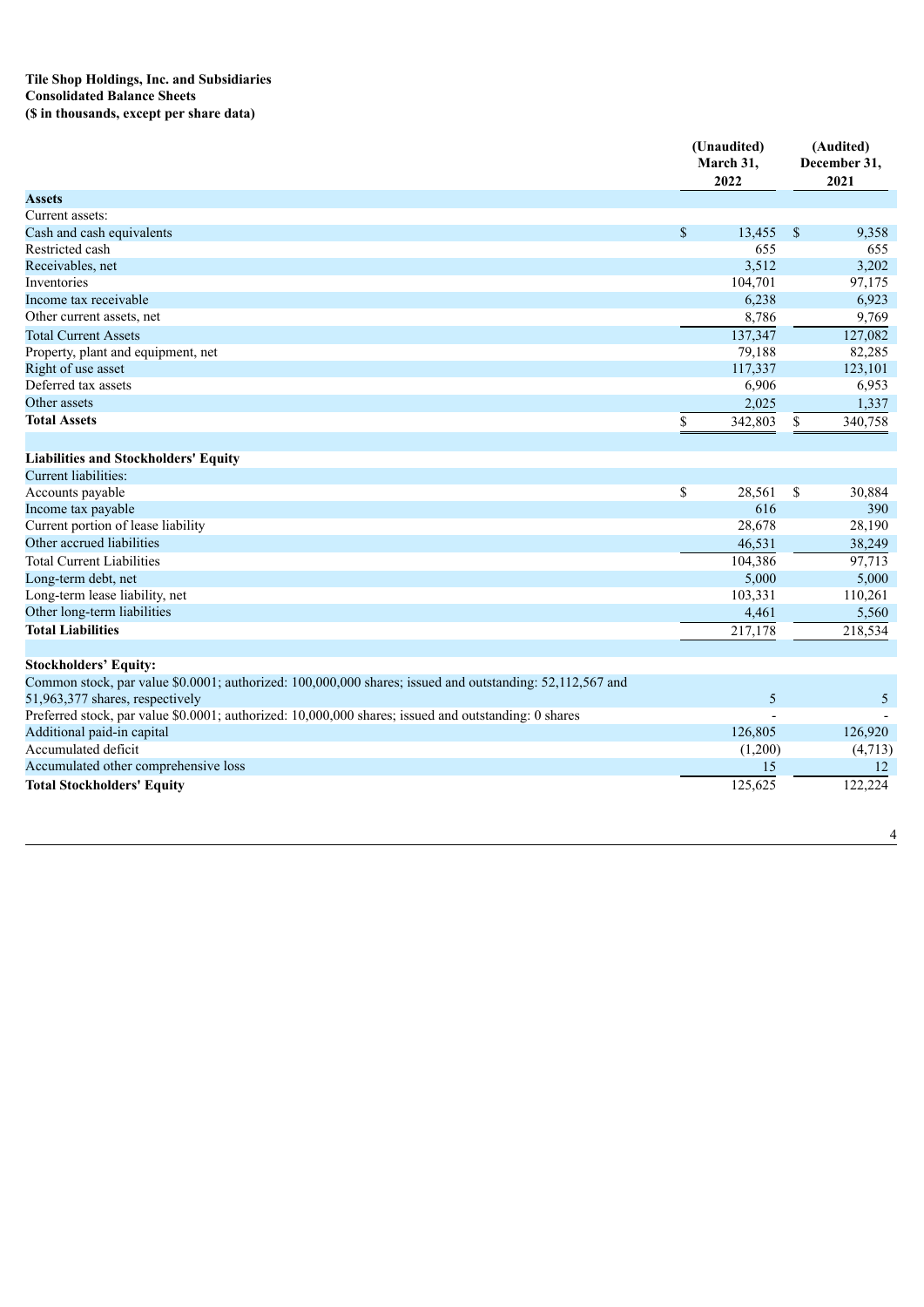#### Tile Shop Holdings, Inc. and Subsidiaries **Consolidated Statements of Operations** (\$ in thousands, except per share data) **( U n a u d i t e d )**

|                                              | <b>Three Months Ended</b>     |            |  |
|----------------------------------------------|-------------------------------|------------|--|
|                                              | March 31,                     |            |  |
|                                              | 2022                          | 2021       |  |
| Net sales                                    | \$<br>102,471<br>$\mathbb{S}$ | 92,084     |  |
| Cost of sales                                | 35,626                        | 27,898     |  |
| Gross profit                                 | 66,845                        | 64,186     |  |
| Selling, general and administrative expenses | 62,109                        | 57,278     |  |
| Income from operations                       | 4,736                         | 6,908      |  |
| Interest expense                             | (266)                         | (168)      |  |
| Income before income taxes                   | 4,470                         | 6,740      |  |
| Provision for income taxes                   | (957)                         | (1, 443)   |  |
| <b>Net income</b>                            | \$<br>3,513<br>\$             | 5,297      |  |
| Income per common share:                     |                               |            |  |
| <b>Basic</b>                                 | \$<br>0.07<br>S               | 0.11       |  |
| <b>Diluted</b>                               | \$<br>0.07<br><sup>\$</sup>   | 0.10       |  |
| Weighted average shares outstanding:         |                               |            |  |
| Basic                                        | 50,713,809                    | 50,105,825 |  |
| Diluted                                      | 51,162,891                    | 51,056,798 |  |
|                                              |                               |            |  |

#### Tile Shop Holdings, Inc. and Subsidiaries **Rate Analysis ( U n a u d i t e d )**

|                                    |          | <b>Three Months Ended</b><br>March 31, |  |  |
|------------------------------------|----------|----------------------------------------|--|--|
|                                    | 2022     | 2021                                   |  |  |
| Gross margin rate                  | $65.2\%$ | 69.7%                                  |  |  |
| SG&A expense rate                  | $60.6\%$ | 62.2%                                  |  |  |
| Income from operations margin rate | 4.6%     | 7.5%                                   |  |  |
| Adjusted EBITDA margin rate        | 11.4%    | $16.0\%$                               |  |  |
|                                    |          |                                        |  |  |